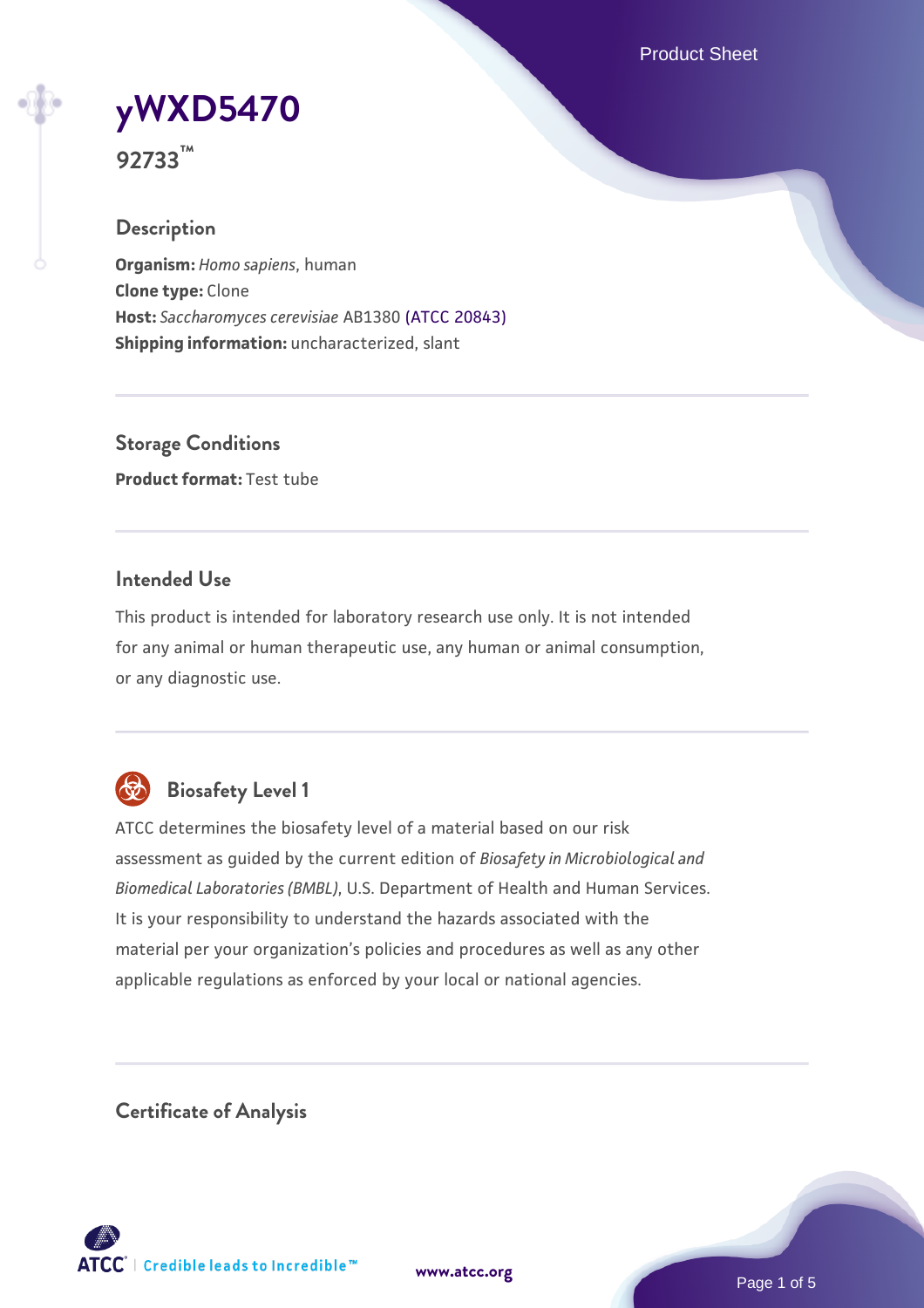## **[yWXD5470](https://www.atcc.org/products/92733)** Product Sheet **92733**

For batch-specific test results, refer to the applicable certificate of analysis that can be found at www.atcc.org.

## **Insert Information**

**Type of DNA:** genomic **Genome:** Homo sapiens **Chromosome:** X X pter-q27.3 **Gene name:** DNA Segment, single copy **Gene product:** DNA Segment, single copy [DXS4421] **Gene symbol:** DXS4421 **Contains complete coding sequence:** Unknown **Insert end:** EcoRI

## **Vector Information**

**Construct size (kb):** 85.0 **Intact vector size:** 11.454 **Vector name:** pYAC4 **Type of vector:** YAC **Host range:** *Saccharomyces cerevisiae*; *Escherichia coli* **Vector information:** other: telomere, 3548-4235 other: telomere, 6012-6699 Cross references: DNA Seq. Acc.: U01086 **Cloning sites:** EcoRI **Markers:** SUP4; HIS3; ampR; URA3; TRP1 **Replicon:** pMB1, 7186-7186; ARS1, 9632-10376

# **Growth Conditions**

**Medium:** 



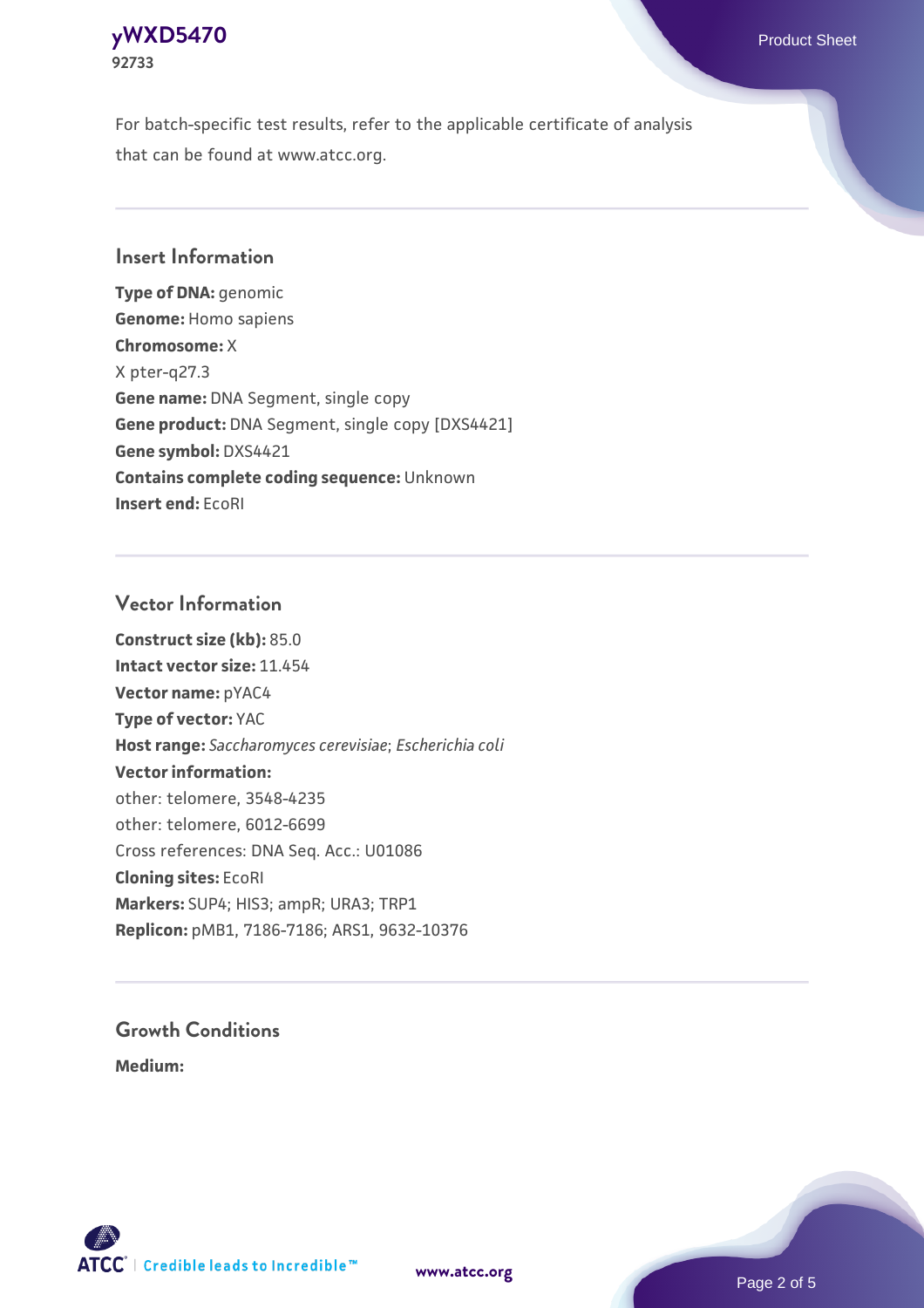#### **[yWXD5470](https://www.atcc.org/products/92733)** Product Sheet **92733**

[ATCC Medium 1245: YEPD](https://www.atcc.org/-/media/product-assets/documents/microbial-media-formulations/1/2/4/5/atcc-medium-1245.pdf?rev=705ca55d1b6f490a808a965d5c072196) **Temperature:** 30°C

#### **Notes**

More information may be available from ATCC (http://www.atcc.org or 703- 365-2620).

## **Material Citation**

If use of this material results in a scientific publication, please cite the material in the following manner: yWXD5470 (ATCC 92733)

## **References**

References and other information relating to this material are available at www.atcc.org.

## **Warranty**

The product is provided 'AS IS' and the viability of ATCC® products is warranted for 30 days from the date of shipment, provided that the customer has stored and handled the product according to the information included on the product information sheet, website, and Certificate of Analysis. For living cultures, ATCC lists the media formulation and reagents that have been found to be effective for the product. While other unspecified media and reagents may also produce satisfactory results, a change in the ATCC and/or depositor-recommended protocols may affect the recovery, growth, and/or function of the product. If an alternative medium formulation or reagent is used, the ATCC warranty for viability is no longer



**[www.atcc.org](http://www.atcc.org)**

Page 3 of 5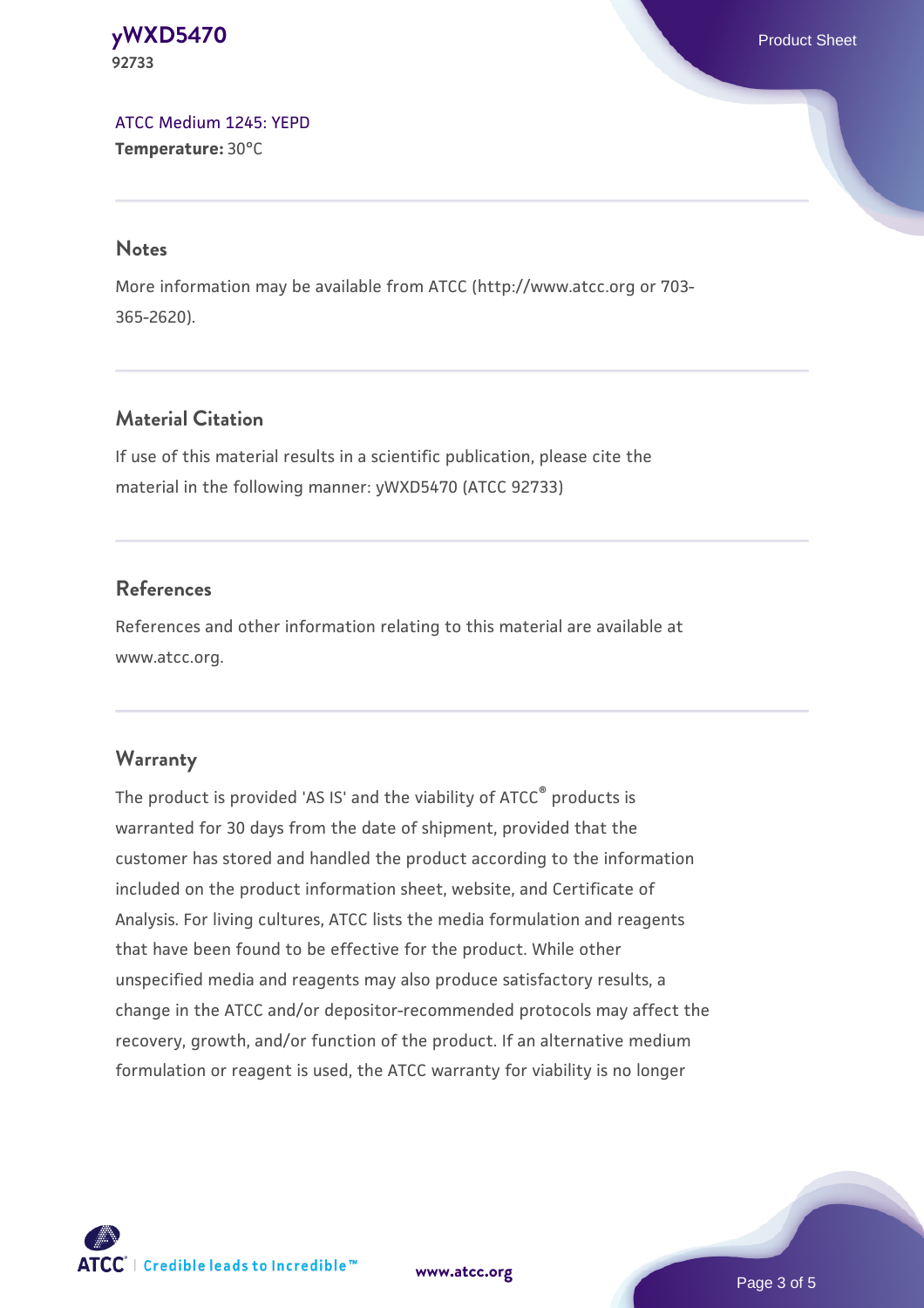**[yWXD5470](https://www.atcc.org/products/92733)** Product Sheet **92733**

valid. Except as expressly set forth herein, no other warranties of any kind are provided, express or implied, including, but not limited to, any implied warranties of merchantability, fitness for a particular purpose, manufacture according to cGMP standards, typicality, safety, accuracy, and/or noninfringement.

#### **Disclaimers**

This product is intended for laboratory research use only. It is not intended for any animal or human therapeutic use, any human or animal consumption, or any diagnostic use. Any proposed commercial use is prohibited without a license from ATCC.

While ATCC uses reasonable efforts to include accurate and up-to-date information on this product sheet, ATCC makes no warranties or representations as to its accuracy. Citations from scientific literature and patents are provided for informational purposes only. ATCC does not warrant that such information has been confirmed to be accurate or complete and the customer bears the sole responsibility of confirming the accuracy and completeness of any such information.

This product is sent on the condition that the customer is responsible for and assumes all risk and responsibility in connection with the receipt, handling, storage, disposal, and use of the ATCC product including without limitation taking all appropriate safety and handling precautions to minimize health or environmental risk. As a condition of receiving the material, the customer agrees that any activity undertaken with the ATCC product and any progeny or modifications will be conducted in compliance with all applicable laws, regulations, and guidelines. This product is provided 'AS IS' with no representations or warranties whatsoever except as expressly set forth herein and in no event shall ATCC, its parents, subsidiaries, directors, officers, agents, employees, assigns, successors, and affiliates be liable for indirect, special, incidental, or consequential damages of any kind in connection with or arising out of the customer's use of the product. While reasonable effort is made to ensure authenticity and reliability of materials on deposit, ATCC is not liable for damages arising from the misidentification or



**[www.atcc.org](http://www.atcc.org)**

Page 4 of 5